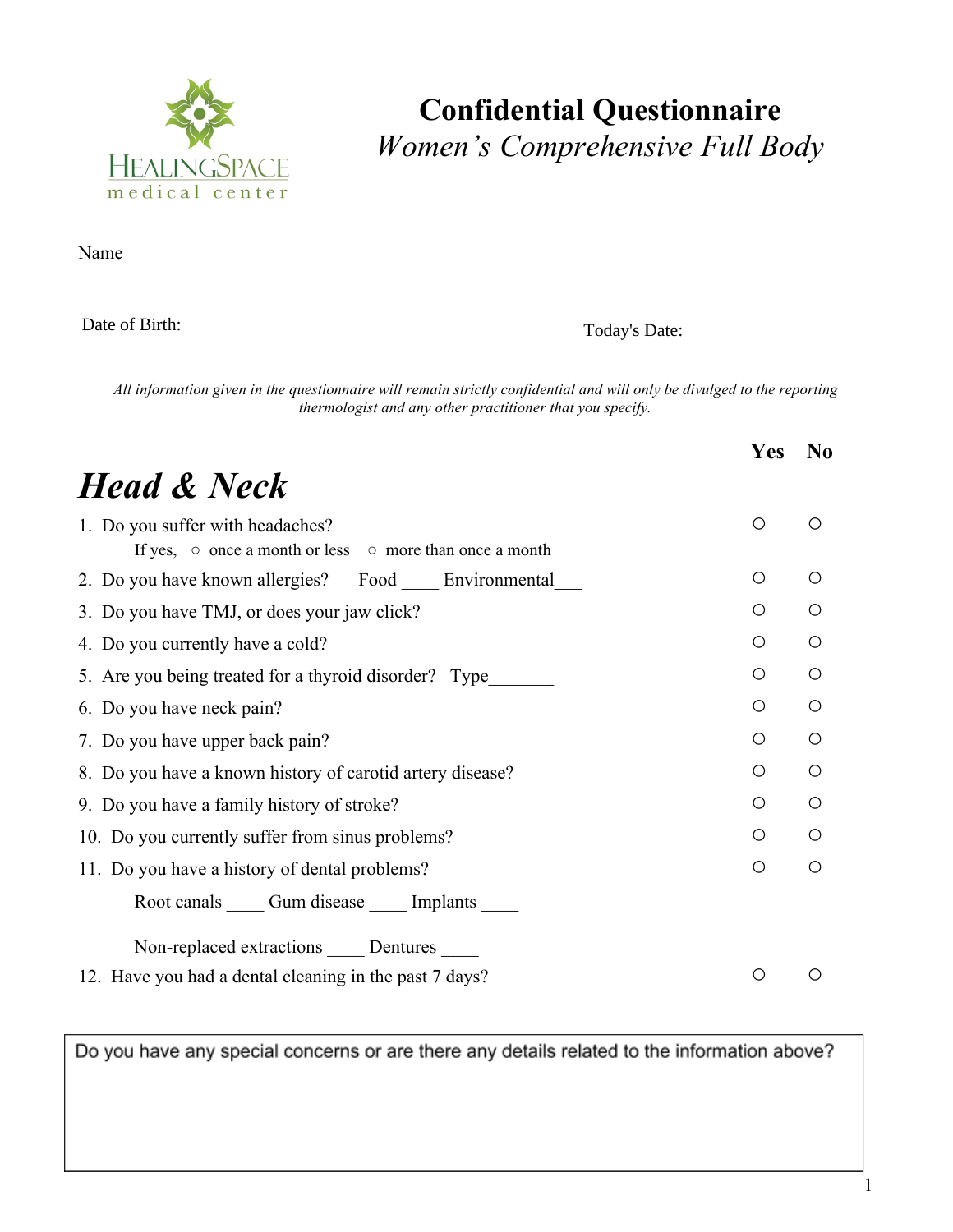### *Breast*

Is there a specific reason or concern for this breast exam?

|                                                                                                                              |                  |                |                          |        | Yes        | N <sub>0</sub>   |
|------------------------------------------------------------------------------------------------------------------------------|------------------|----------------|--------------------------|--------|------------|------------------|
| 1. Have you recently had any of these breast symptoms?                                                                       |                  |                |                          |        | O          | Ο                |
|                                                                                                                              | LT               |                | <b>RT</b>                |        |            |                  |
| Pain/Tenderness                                                                                                              | O                |                | O                        |        |            |                  |
| Lumps                                                                                                                        | O                |                | О                        |        |            |                  |
| Change in breast size                                                                                                        | O                |                | О                        |        |            |                  |
| Areas of skin changes thickening or dimpling                                                                                 | $\circ$          |                | O                        |        |            |                  |
| Excretions of the nipple                                                                                                     | O                |                | $\circ$                  |        |            |                  |
|                                                                                                                              |                  |                |                          |        | Yes        | N <sub>0</sub>   |
| 2. Are any of the above symptoms cycle-related?                                                                              |                  |                |                          |        | O          | Ő                |
| 3. Are you still having periods?                                                                                             |                  |                |                          |        | O          | O                |
| If yes, date of last period                                                                                                  |                  |                |                          |        |            |                  |
| 4. Have you had a surgical hysterectomy?                                                                                     |                  |                |                          |        | $\bigcirc$ | O                |
| If yes, date                                                                                                                 | $\circ$ Complete |                | $\circ$ Partial          |        |            |                  |
| Reason for hysterectomy:<br>$\circ$ Excess bleeding $\circ$ Endometriosis $\circ$ Fibroid cysts $\circ$ Cancer $\circ$ Other |                  |                |                          |        |            |                  |
| 5. Has anyone in your family ever been treated for breast cancer?                                                            |                  |                |                          |        | $\circ$    | $\left( \right)$ |
| ○ Mother<br>$\circ$ Grandmother<br>If yes,<br>Age diagnosed _________ Result of Treatment                                    | $\circ$ Sister   |                | $\circ$ Daughter         |        |            |                  |
| 6. Have you ever been diagnosed with breast cancer?                                                                          |                  |                |                          |        | $\bigcirc$ | O                |
| If yes, date:                                                                                                                |                  |                |                          |        |            |                  |
| Metastatic<br>Cancer type<br>$\circ$ Local<br>$\bigcirc$                                                                     |                  |                | ○ Lymph node involvement |        |            |                  |
| Left breast<br>O Outer<br>Inner<br>$\bigcirc$                                                                                |                  | $\circ$ Nipple |                          |        |            |                  |
| Right breast<br>Inner<br>$\circ$ Outer<br>$\circ$                                                                            |                  | $\circ$ Nipple |                          |        |            |                  |
| Treatment<br>$\circ$ Surgery<br>○ Chemo                                                                                      |                  | O Radiation    |                          | ○ None |            |                  |
| 7. Have you ever been diagnosed with any other breast disease?                                                               |                  |                |                          |        | $\bigcirc$ | O                |
| ○ Cysts/fibrocystic ○ Fibro Adenoma ○ Mastitis/inflammatory breast disease<br>If yes,                                        |                  |                |                          |        |            |                  |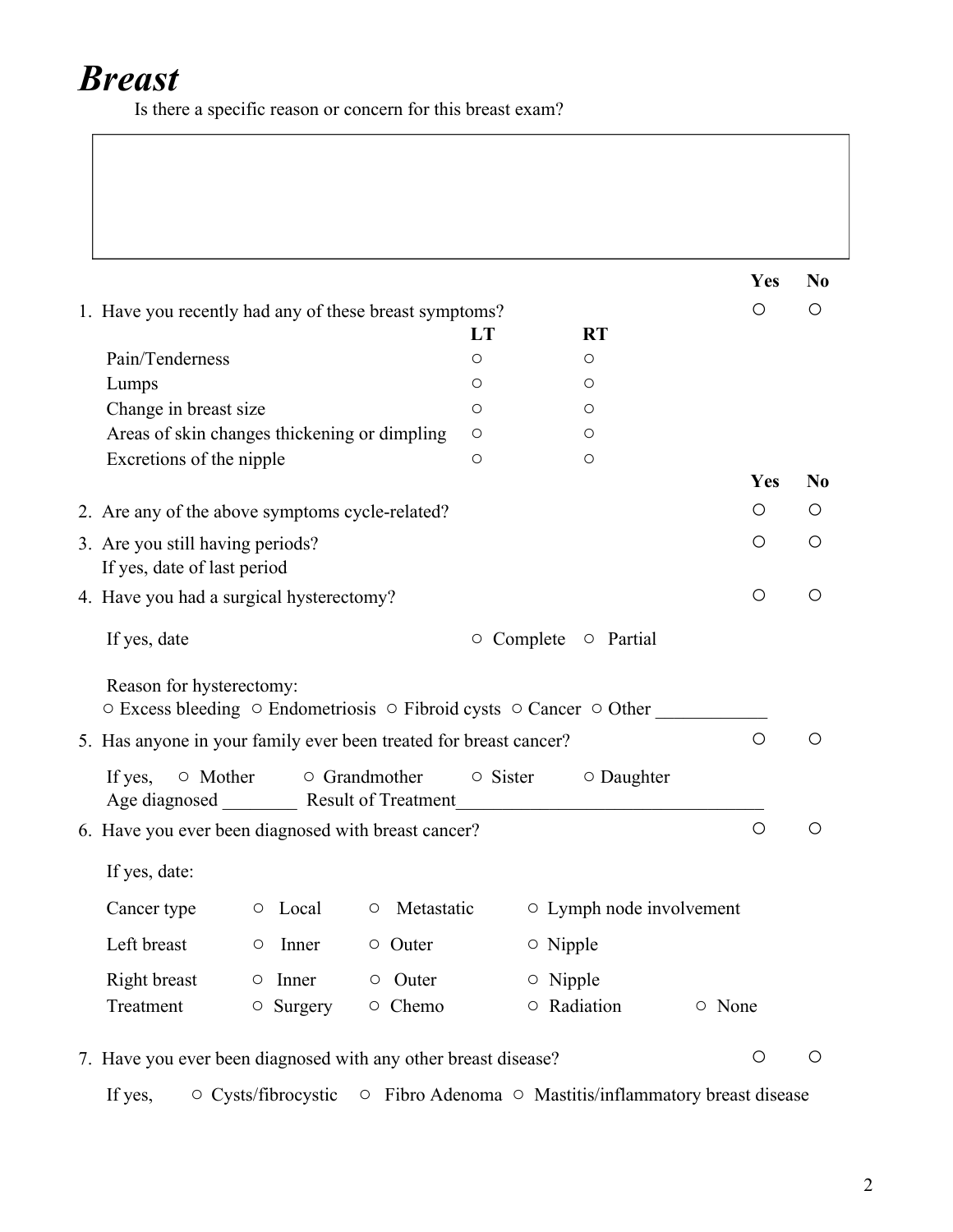|                                                                                           | Yes        | N <sub>0</sub> |  |  |  |  |
|-------------------------------------------------------------------------------------------|------------|----------------|--|--|--|--|
| 8. Have you had any cosmetic breast surgery or implants?                                  | O          | O              |  |  |  |  |
| $\circ$ Silicone<br>If yes, date<br>$\circ$ Saline                                        |            |                |  |  |  |  |
| Experience<br>○ Problems<br>$\circ$ No problems                                           |            |                |  |  |  |  |
| 9. Have you ever had any biopsies or any other surgeries to your breasts?<br>If yes, date | O          | $\circ$        |  |  |  |  |
| Left breast<br>Nipple<br>$\circ$ Inner<br>$\circ$ Outer<br>$\circ$                        |            |                |  |  |  |  |
| Right breast<br>$\circ$ Outer<br>$\circ$ Nipple<br>$\circ$ Inner                          |            |                |  |  |  |  |
| Results<br><b>O</b> Positive<br>Calcifications<br>$\circ$ Negative<br>$\circ$             |            |                |  |  |  |  |
| 10. Have you ever taken contraceptive pills for more than one year?                       | $\bigcirc$ | $\bigcirc$     |  |  |  |  |
| $\circ$ Currently $\circ$ Less than 5 years $\circ$ More than 5 years<br>If yes,          |            |                |  |  |  |  |
| 11. Have you had pharmaceutical hormone replacement therapy (HRT)?                        | $\bigcirc$ | $\bigcirc$     |  |  |  |  |
| $\circ$ Currently $\circ$ Less than 5 years $\circ$ More than 5 years<br>If yes,          |            |                |  |  |  |  |
| 12. Do you have an annual physical examination by a doctor?                               |            |                |  |  |  |  |
| 13. Do you perform a monthly breast self-exam?                                            |            |                |  |  |  |  |
| 14. Have you ever smoked?                                                                 |            |                |  |  |  |  |
| 15. Have you ever been diagnosed with diabetes?                                           |            |                |  |  |  |  |
|                                                                                           |            |                |  |  |  |  |
| 16. Total Mammograms                                                                      |            |                |  |  |  |  |
| 17. Date of your last mammogram<br>Were you re-called?                                    | O          | $\circ$        |  |  |  |  |
| 18. Your age at your first mammogram?                                                     |            |                |  |  |  |  |
| 19. Number of full-term pregnancies?                                                      |            |                |  |  |  |  |
| 20. Have you had breast ultrasound?                                                       | O          | O              |  |  |  |  |
| If yesDate: / Left Right Results: Negative Positive                                       |            |                |  |  |  |  |
| 21. Have you had breast MRI?                                                              | O          | $\bigcirc$     |  |  |  |  |
| Results: Negative<br>If yesDate:<br>Positive<br>Left<br>Right<br>$\sqrt{2}$               |            |                |  |  |  |  |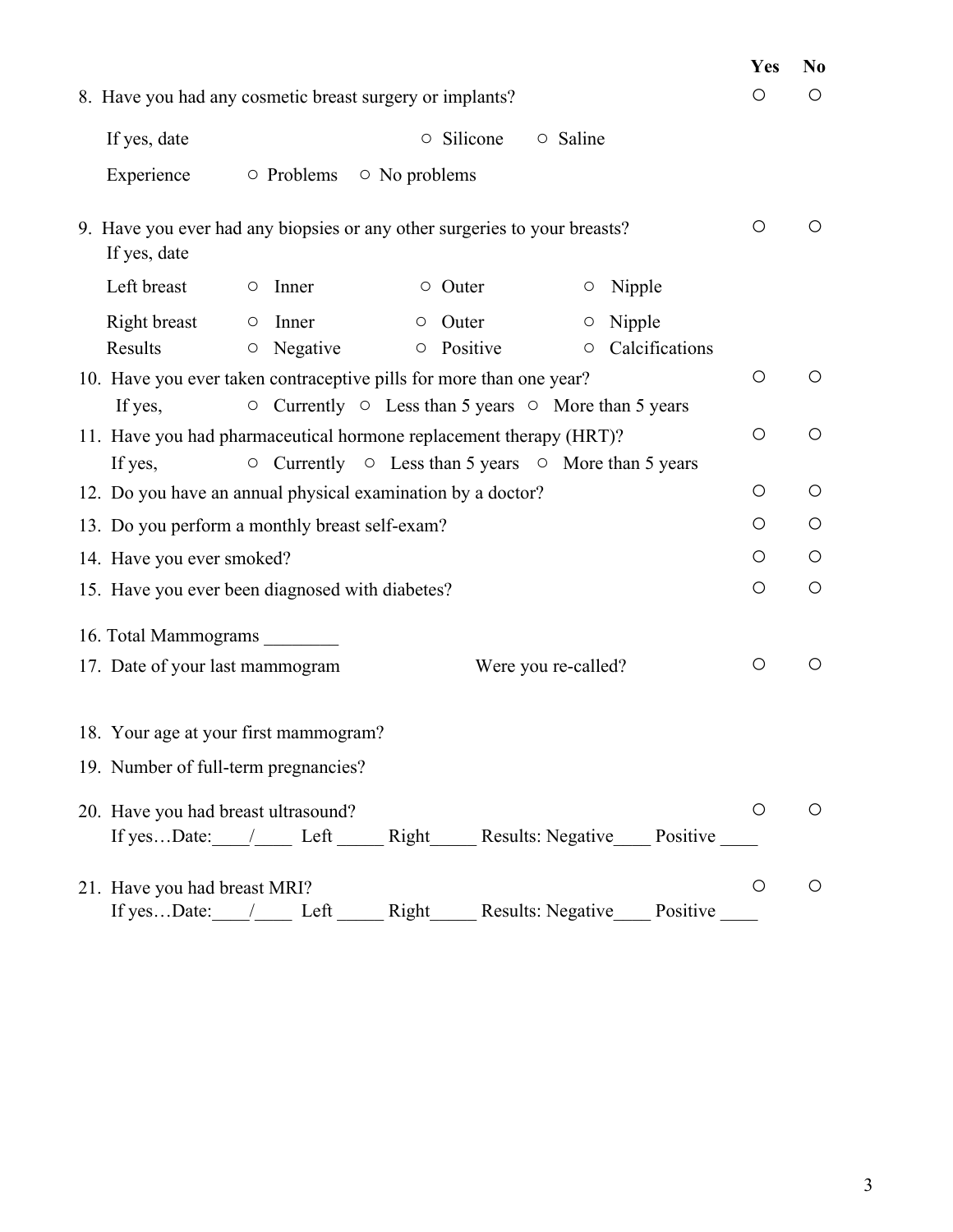#### *Chest, Heart & Lungs*

|                                               | 1. Have you been diagnosed with:                                           |                        |  | Yes        | N <sub>0</sub> |
|-----------------------------------------------|----------------------------------------------------------------------------|------------------------|--|------------|----------------|
|                                               |                                                                            | Heart disease?         |  | $\bigcirc$ | $\bigcirc$     |
|                                               |                                                                            | Lung disease?          |  | $\bigcirc$ | $\bigcirc$     |
|                                               |                                                                            | Upper spine disorders? |  | $\bigcirc$ | $\circ$        |
| 2. Do you suffer with upper back pain?        |                                                                            |                        |  |            |                |
|                                               | 3. Do you suffer with chest pain?<br>4. Have you ever had surgery to your: |                        |  | $\bigcirc$ | $\bigcirc$     |
|                                               |                                                                            | Heart?                 |  | O          | $\bigcap$      |
|                                               |                                                                            | Lungs?                 |  | $\bigcirc$ | $\circ$        |
|                                               |                                                                            | Mid to upper back?     |  | $\bigcirc$ | $\bigcirc$     |
| 5. Do you have asthma or shortness of breath? |                                                                            |                        |  |            | $\circ$        |
|                                               |                                                                            |                        |  | Yes        | N <sub>0</sub> |
|                                               | 6. Do you currently smoke?                                                 |                        |  | O          | O              |
|                                               | 7. Have you smoked in the past 5 years?                                    |                        |  | О          | Ω              |

## *Abdomen & Lower Back*

|                                            | <b>Yes</b> | N <sub>0</sub>                          |                     | <b>Yes</b> | N <sub>0</sub> |
|--------------------------------------------|------------|-----------------------------------------|---------------------|------------|----------------|
| 1. Do you suffer from acid reflux or other |            | Have you had surgery or disease in the: |                     |            |                |
| digestive problems?                        | $\circ$    | $\circ$                                 |                     |            |                |
| 2. Do you suffer pain in the:              |            |                                         | Stomach?            | $\circ$    | $\bigcirc$     |
| Stomach?                                   | $\circ$    | $\circ$                                 | Spleen(Upper Left)? | O          | $\circ$        |
| <b>Below R Breast?</b>                     | $\bigcirc$ | $\circ$                                 | Liver(Upper Right)? | O          | $\circ$        |
| <b>Below L Breast?</b>                     | $\bigcirc$ | $\circ$                                 | Kidneys?            | $\bigcirc$ | $\bigcirc$     |
| Abdomen?                                   | $\bigcirc$ | $\bigcirc$                              | Intestines?         | ◯          | $\bigcirc$     |
| Lower Back?                                | $\circ$    | $\bigcirc$                              | Abdomen?            | ∩          | $\bigcirc$     |
| Pelvic Region?                             | $\circ$    | $\bigcirc$                              | Lower Back?         | $\bigcirc$ | $\bigcirc$     |
|                                            |            |                                         | Pelvic Region?      | Ω          | O              |

Have you consumed alcohol in the past 24 hours? <br>
○ ○